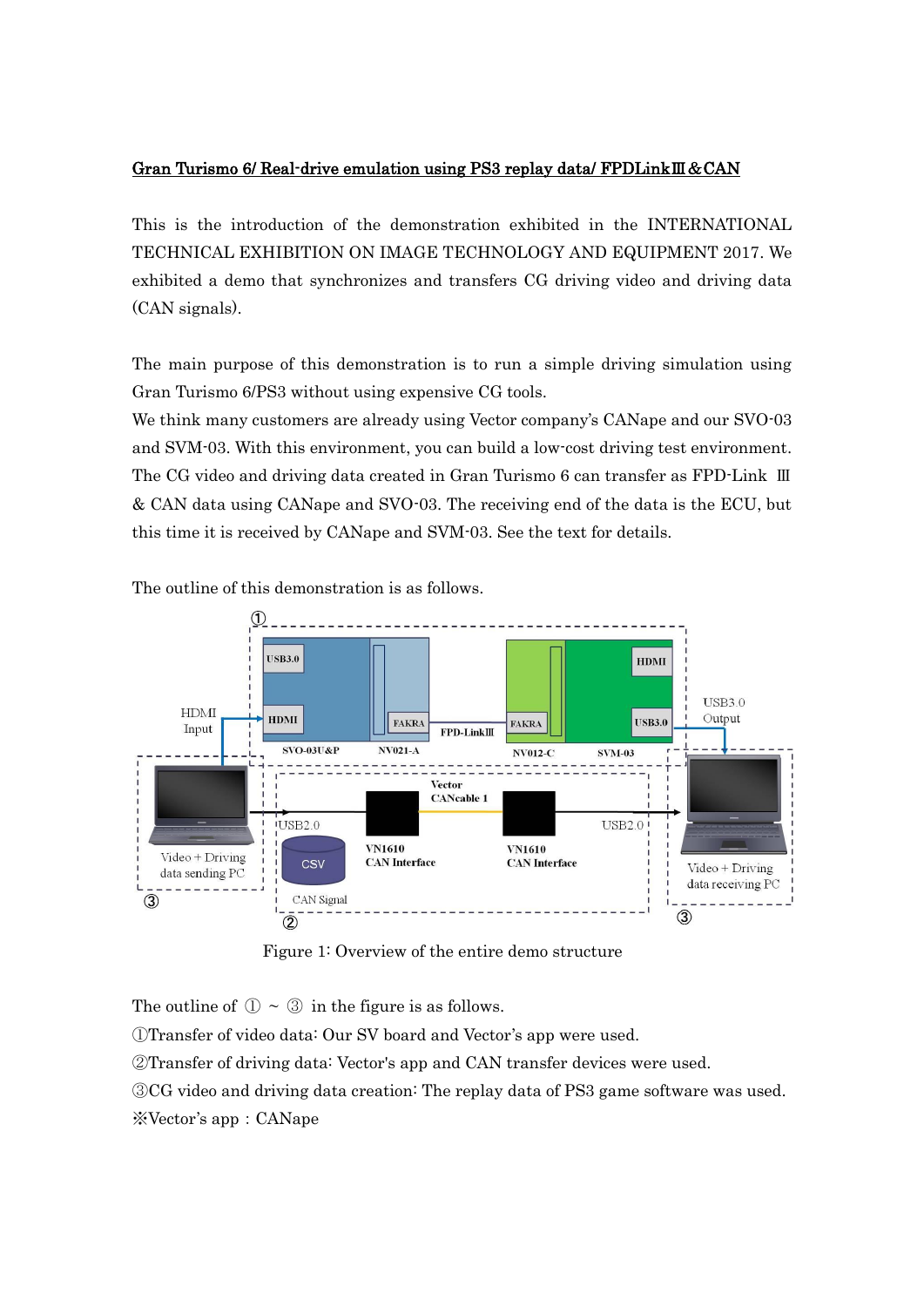We will explain the configuration of the above  $\mathbb{O} \sim \mathbb{O}$  and the app "CANape" of the Vector company.

①Transfer configuration of video data

We use our SV board to transfer video data between PCs.

The device configuration used is as shown below.

- ・SVO-03U&P (Our Board)
- ・NV021-A (Our Board)
- ・NV012-C (Our Board)
- ・SVM-03 (Our Board)
- $\cdot$  PC  $(2 \text{ pcs})$

![](_page_1_Figure_9.jpeg)

Figure 2: Transfer configuration of video data

| SV board             | Input       | Output     |  |  |
|----------------------|-------------|------------|--|--|
| <b>SVO-03U&amp;P</b> | <b>HDMI</b> | Parallel   |  |  |
| $NVO21 - A$          | Parallel    | $FPD-Link$ |  |  |
| NV012-C              | $FPD-Link$  | Parallel   |  |  |
| $SVM-03$             | Parallel    | USB3.0     |  |  |

Table 1: Input and output of each SV board used in the demo

#### ・SVO-03U&P

This board is used to capture HDMI signals and output to the USB 3.0 port or parallel port.

Use in the mode to output to the parallel port, and transfer data to NV021-A.

 $\cdot$  NV021-A

This board is used to capture parallel signals and convert them to FPD-Link Ⅲ signals.

・NV012-C

This board is used to capture FPD-Link Ⅲ signals and convert them to parallel signals.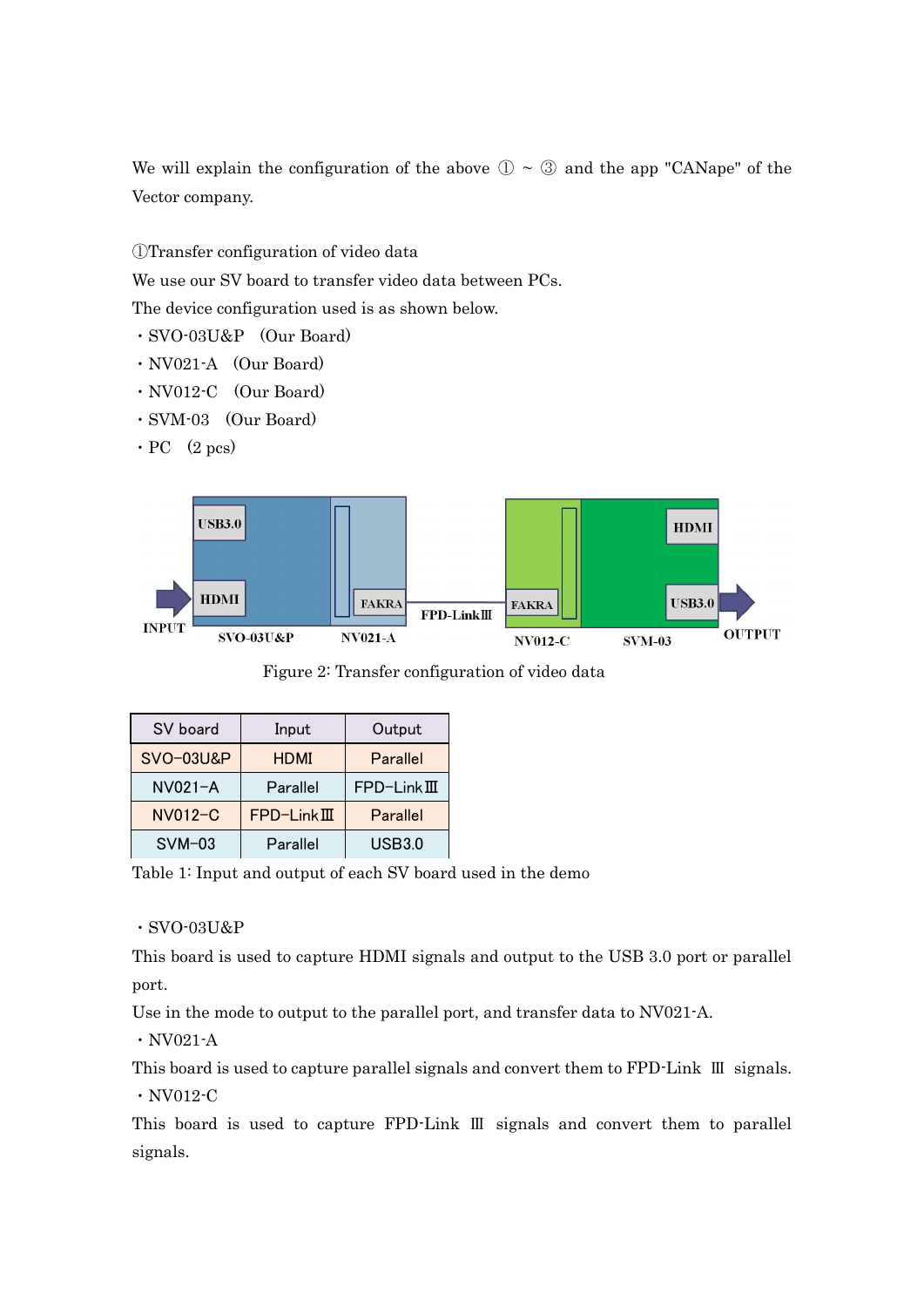$\cdot$  SVM-03

This board is used to capture parallel signals and output to the USB 3.0 port or HDMI port.

Use in the mode to output to the USB 3.0 port (UVC mode), and transfer data to the PC.

In this configuration, SerDes conversion (FPD-Link Ⅲ) is performed and the SVM-03 side is made a virtual ECU.

②Transfer configuration of driving data

The transfer of driving data between PCs uses a Vector device.

The device configuration used is as shown below.

- ・VN1610 CAN Interface (Vector, 2 pcs)
- ・Vector CANcable 1 (Vector)
- $\cdot$  PC  $(2 \text{ pcs})$

![](_page_2_Figure_10.jpeg)

Figure 3: Transfer configuration of driving data

#### ・VN1610 CAN Interface

CAN high-speed transceiver.

It has a USB 2.0 connector and a D-sub connector, and in this demonstration, the USB 2.0 side was connected to the PC and the D-sub connector side to Vector CANcable 1 and the transfer of the driving data was done.

・Vector CANcable 1

Used to connect two VN1610 CAN Interfaces.

③Creation of CG video and driving data

CG video and driving data use the PS3 Gran Turismo 6 replay data.

Video data and driving data are transferred from PS3 to PC in a separate way.

The video data used SVO-03U&P, and the driving data used the standard features of the PS3 and free software.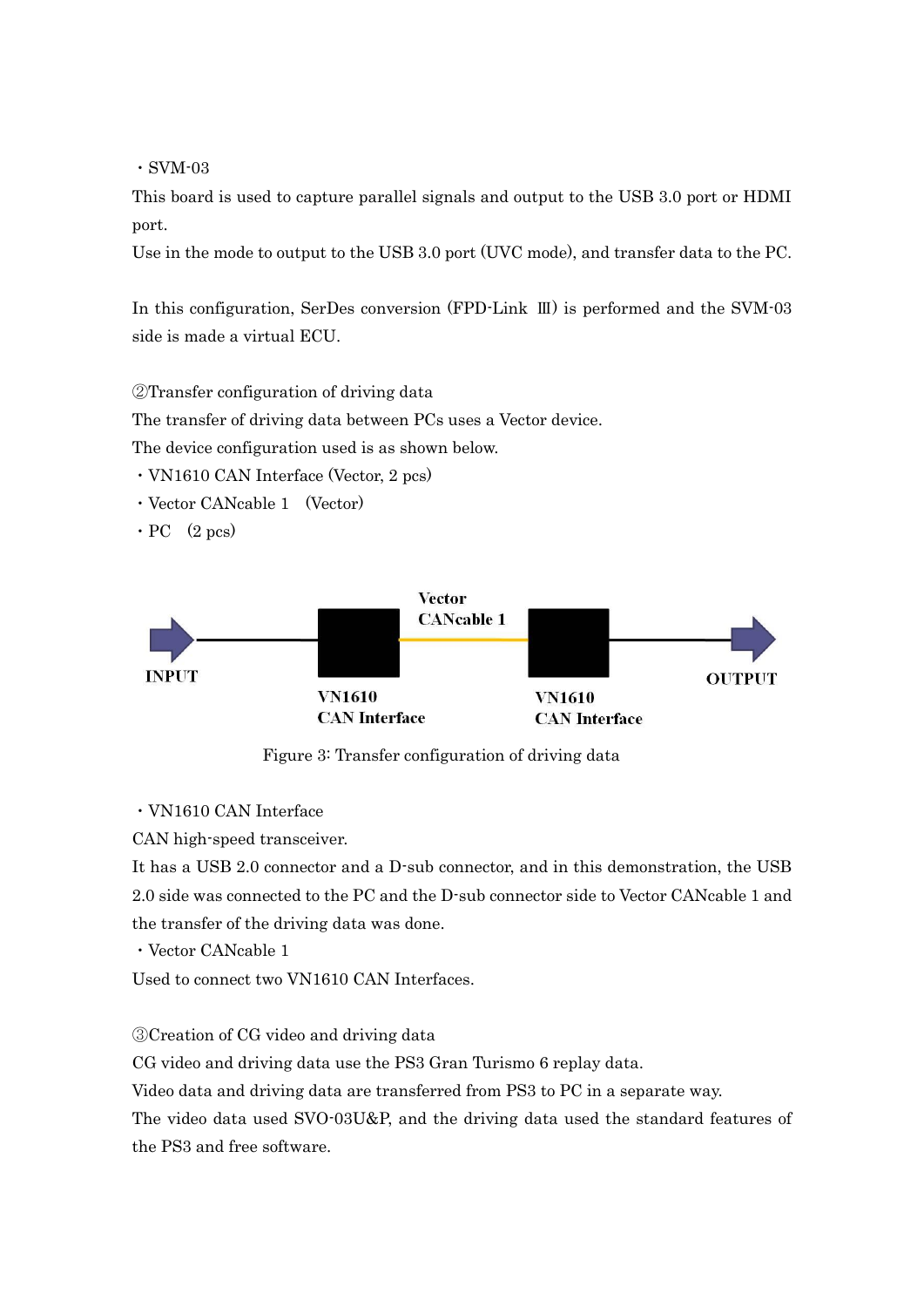The format of the data transferred between the PC is the video is AVI, the driving data is CSV, so also explain how to convert.

The device and app configuration used to retrieve the data are as shown below.

- ・PS3
- ・Gran Turismo 6 (PS3 software)
- ・USB memory
- ・Motec's data analysis software "I2 Pro"

(Free software・URL:http://www.motec.com/i2/i2downloads/)

- ・SVO-03U&P (Our Board)
- ・PC
- ・NVCap (Our UVC capture software)

![](_page_3_Figure_10.jpeg)

Figure 4: Transfer configuration of video data from PS3 to PC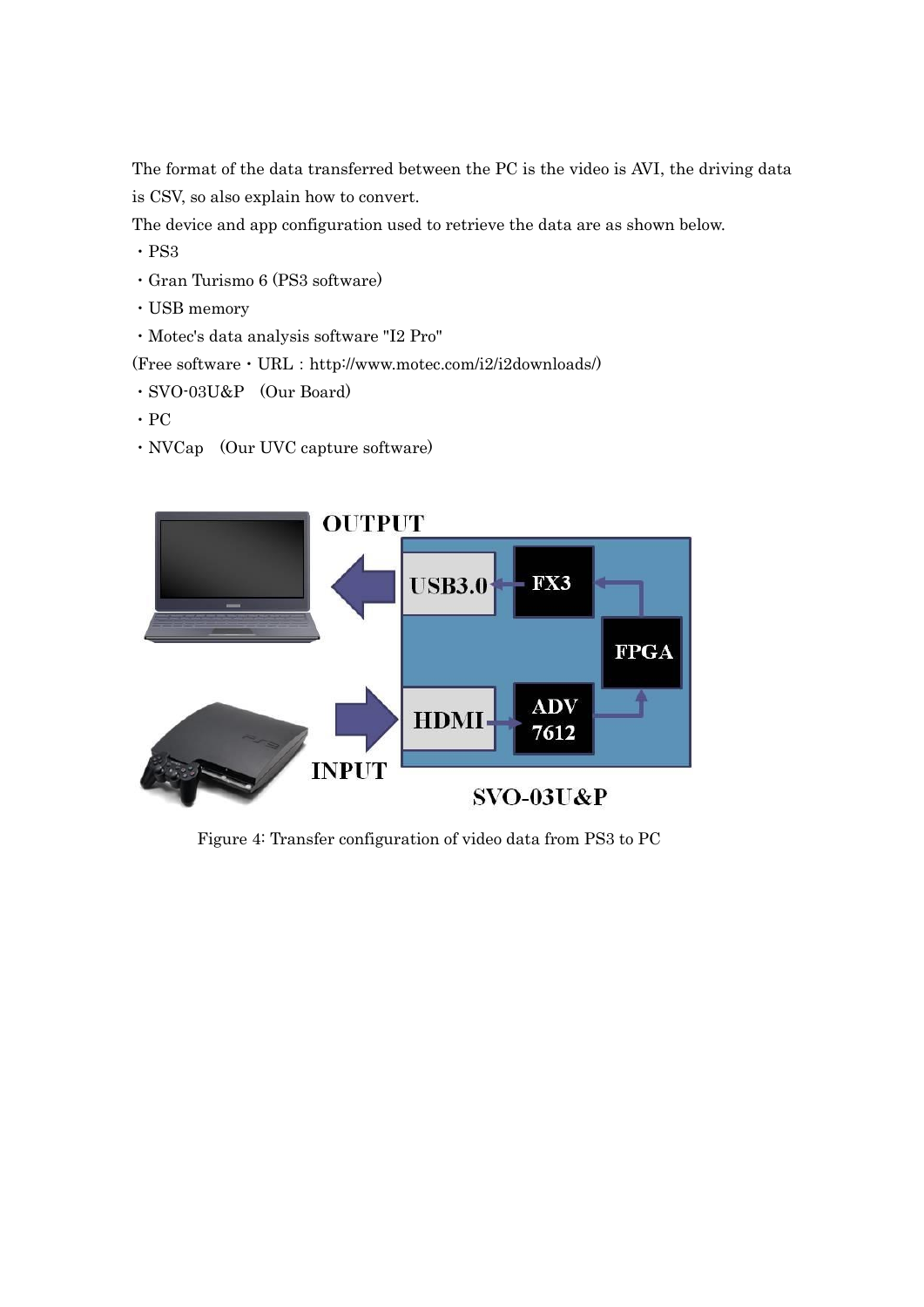![](_page_4_Figure_0.jpeg)

i2 Pro

Figure 5: Transfer configuration of driving data from PS3 to PC, and I2 Pro screen.

OHow to transfer video data from PS3 to PC.

- ・Create and save replay data in Gran Turismo 6 in advance.
- ・Use our SVO-03U&P to transfer video data to PC. ※1

・Start the NVCap on the PC side, and capture the screen image the PS3 that has been transfer from SVO-03U&P. ※2

This will complete the video data extraction.

 $\&1:$  SVO-03U&P is a board that captures the HDMI signal and outputs it to a USB 3.0 port or parallel port.

This time, the HDMI signal which comes out of the PS3 as shown in Figure 4 is captured, the processing is done by the FPGA, etc., and it transfers it to the PC (used in UVC mode).

※2:NVCap can record video to PC in AVI format. For more information on our boards and apps, please refer to the product documentation.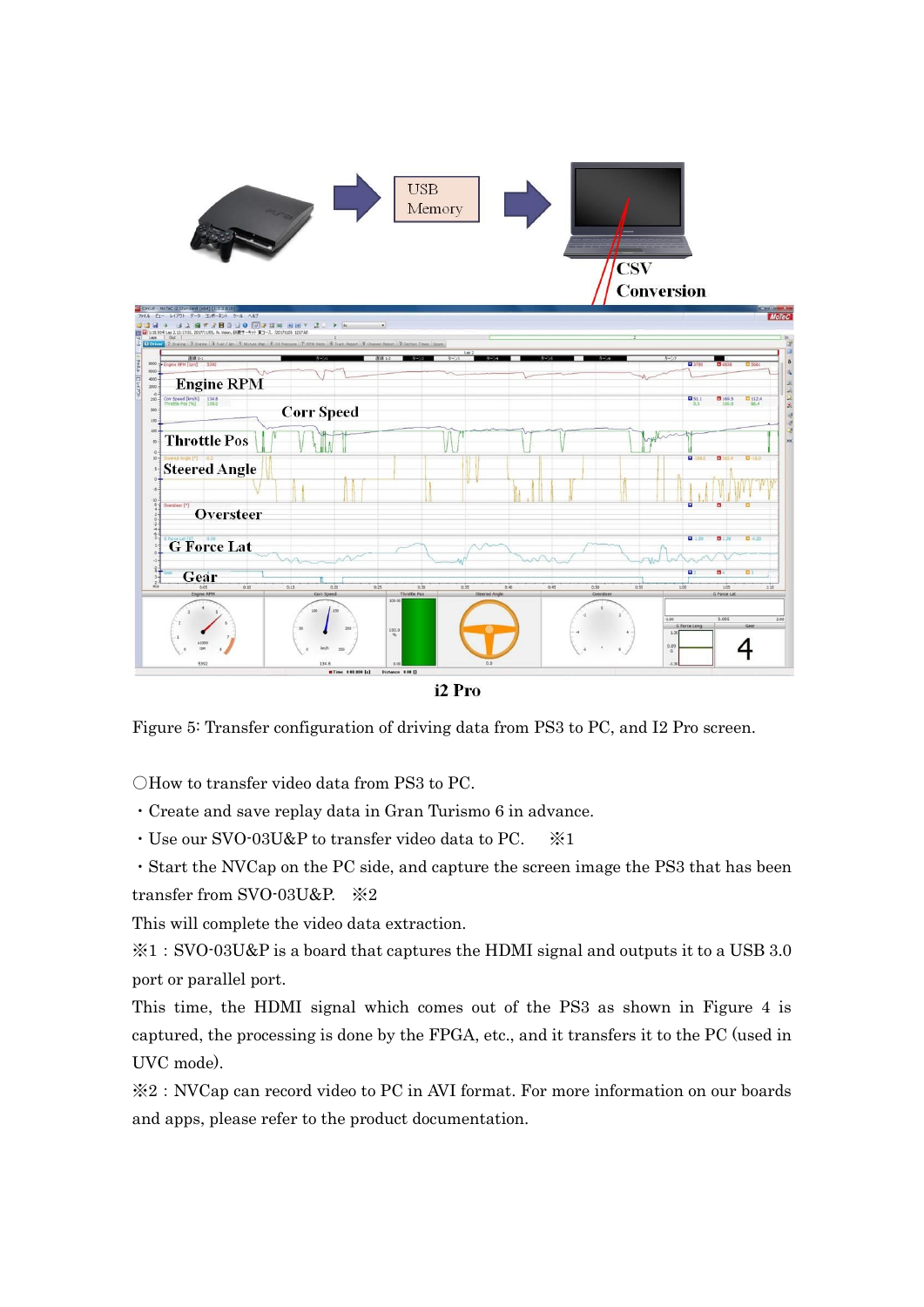The figure below shows the screen of the "I2 Pro" Application used in the driving data extraction.

"I2 Pro" is introduced as an application for analysis of driving data in the online manual of Gran Turismo 6 [\(https://www.gran-turismo.com/jp/gt6/manual/\)](https://www.gran-turismo.com/jp/gt6/manual/).

The items that can be analyzed are data such as speed, engine rpm, steering angle, etc. It is not displayed in the figure below, but it is also data such as GPS data.

Use this app to convert driving data to CSV format.

![](_page_5_Figure_4.jpeg)

Figure 6: I2 Pro screen

OHow to transfer driving data from PS3 to PC.  $\&3$ 

・Save replay data in Gran Turismo 6, and insert the USB memory into the PS3.

・Choose the "Gallery" of the PS3 "my home".

・Choose "Library" in the "replay" that appears on the left of the PS3 screen.

・Select the replay you want to export data from the list of replays on the right side of the PS3 screen.

・When the replay detail screen appears, select "Export MoTeC i2 Pro data to USB memory" and decide.

・Insert the USB memory that contains the data into PC, start I2 Pro, and select "Circuit Workspace".

・Top left file > Open the log file and select the file you just saved.

・The driving data is displayed on the screen (the screen shown in the above figure 6 is displayed).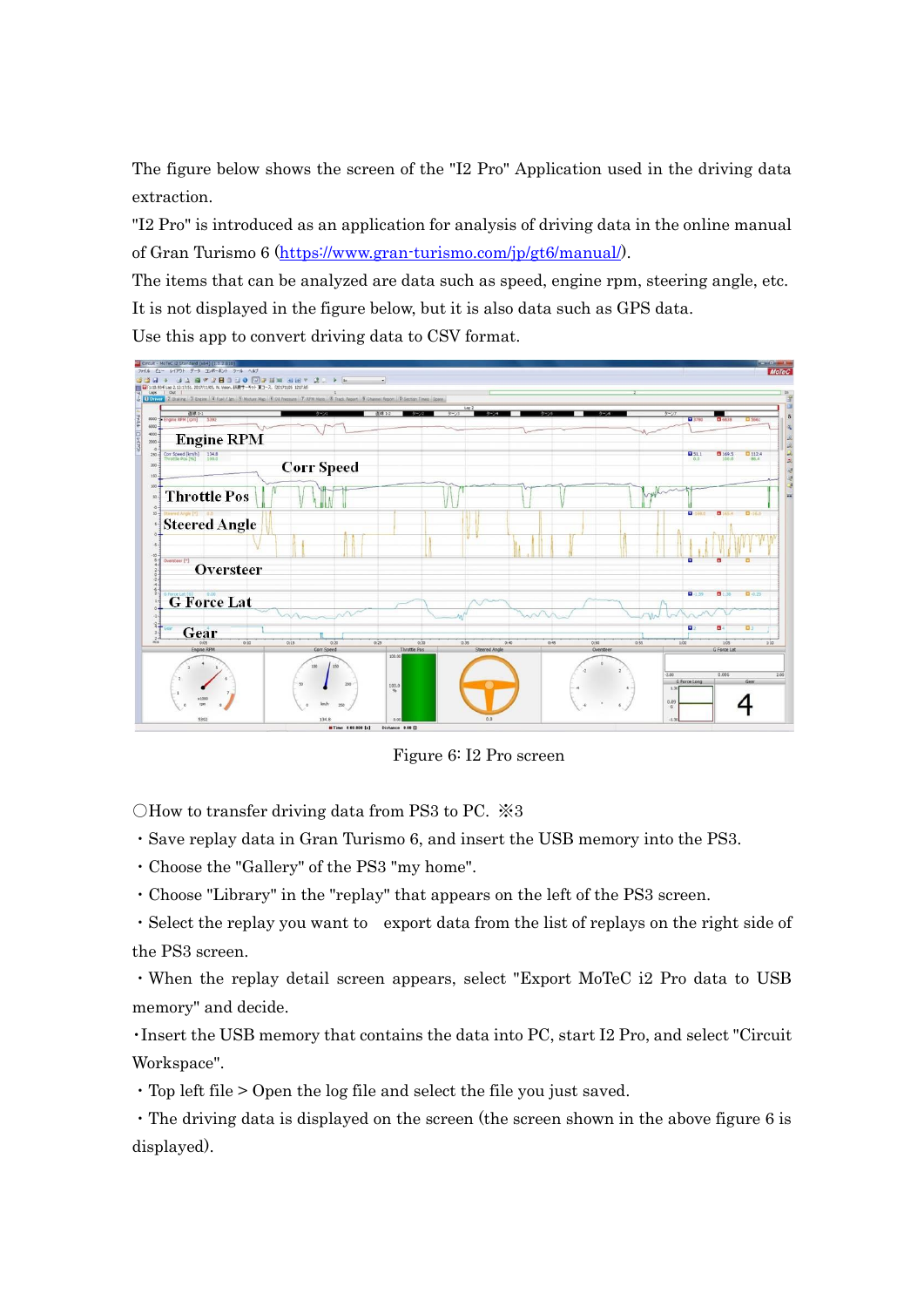・Open the top left file > Export data and export the output file format to CSV file.

・The output CSV file has unnecessary data on the Top 14 lines, so remove that part. This will complete the extraction of the driving data.

※3 Until the data is written to the USB memory, the same content is described in the "replay" > "MoTec i2 Pro Data Export" item in the online documentation of Gran Turismo 6.

■About the "CANape" application for data transmission of Vector Company Use the app called CANape on both the data sending PC and the data receiving PC. The apps you use are the same, but the project files are separated by the sending side and the receiving side.

## ○Sending side

CANape reads video data (AVI file) and driving data (CSV file) to transfer data to the receiving side.

The figure below shows the CANape screen of the sending side.

| Graphic window                                                                                                                                                                                                                                                                                                                                                   |                      |                                                                                                                                                                                                                                                                                                                               |                                                                                                                                                                                                                     |                                                                                                                                                                                                                                                                                                           | Write window                                                                                                                                                                                                                                                                                                                                   |  |
|------------------------------------------------------------------------------------------------------------------------------------------------------------------------------------------------------------------------------------------------------------------------------------------------------------------------------------------------------------------|----------------------|-------------------------------------------------------------------------------------------------------------------------------------------------------------------------------------------------------------------------------------------------------------------------------------------------------------------------------|---------------------------------------------------------------------------------------------------------------------------------------------------------------------------------------------------------------------|-----------------------------------------------------------------------------------------------------------------------------------------------------------------------------------------------------------------------------------------------------------------------------------------------------------|------------------------------------------------------------------------------------------------------------------------------------------------------------------------------------------------------------------------------------------------------------------------------------------------------------------------------------------------|--|
| 各世間中一些、助し、●<br>NERT<br>デバイス<br>子山<br><b>ボヤリ ビーション</b><br>表示                                                                                                                                                                                                                                                                                                      | Window<br>パネル<br>ツール | Vector CANape                                                                                                                                                                                                                                                                                                                 |                                                                                                                                                                                                                     |                                                                                                                                                                                                                                                                                                           |                                                                                                                                                                                                                                                                                                                                                |  |
| 1: Sample NV<br>苦 田クラフィック                                                                                                                                                                                                                                                                                                                                        | 日日×                  | 图 [3] 曾永远为                                                                                                                                                                                                                                                                                                                    |                                                                                                                                                                                                                     |                                                                                                                                                                                                                                                                                                           |                                                                                                                                                                                                                                                                                                                                                |  |
| 名服<br><b><i>Li Force Vert</i></b><br>$-3$<br>$GPS$ Altitude $= 77.6$<br>▬<br>$CPS$ Heading $=16.4$<br>$GPS$ , Latitude $-34.6$<br>GPS Longitude= 136.5<br>Steered Angle<br>$= 41$<br>$= 100$<br>Throttie Pos<br>Website Street = 111.7<br>456<br><b>KOs</b><br>時間: 48.828943s                                                                                    | vir.<br>556          | 時間<br>917<br>$-71.815s$<br>w<br>$-71.785s$<br>wir-<br>$-71.7796$<br>$-71.2766$<br>$-1.495s$<br>$-1.493s$<br>$-0.494s$<br>vi-<br>$-0.465s$<br>x5<br>$-0.458s$                                                                                                                                                                  | メッセージ<br>Replay: スクリプト実行<br>レコーダーを使用せずにメオン関地します<br>リアルタイムのサポート 同プ ソフトウェア<br>12-6-2017 13:03 0 周波を開始<br>测定停止<br>Replay: スクリプト実行<br>レコーダーを使用せずに測定を開始します<br>リアルタイムのサポート:同期:ソフトウェア                                      | (OK) で2017/12 6 13:04:45に測定を停止                                                                                                                                                                                                                                                                            |                                                                                                                                                                                                                                                                                                                                                |  |
| Su/Div<br>[6] グラフィック StimDota.mf4                                                                                                                                                                                                                                                                                                                                | 三帝区                  | 0.010s                                                                                                                                                                                                                                                                                                                        | 12-6-2017 13:04:47に刺定を開始                                                                                                                                                                                            |                                                                                                                                                                                                                                                                                                           |                                                                                                                                                                                                                                                                                                                                                |  |
| $B$ Brake Press $= 0.15$<br>$D$ Distance $-221616$<br>E Engine RPI= 536414<br>G. Force L= -0.0419<br><b>D</b> Wheel Sp = 133.9 to<br>Wheel Sp-134.1 H<br>Wheel Sp - 135.9 to<br><b>B</b> Wheel Sp= 135.914<br>G Force Li= 0.09 Hz<br>ورعها<br><b>SOK</b><br>40s<br><b>持盟: 48.8308441</b><br><b>GUTON</b><br>S [5] /ta.ju Window<br>Stop.<br><b>Replac Start:</b> | يووا                 | 49.406506 CAN 1<br>49.505581 CAN 1<br>49.505829 CAN 1<br>49.506075 CAN 1<br>-49.506311 CAN-1<br>Gil 49.506545 CAN 1<br>= 49.605774 CAN 1<br>49,606024 CAN 1<br>49.606268 CAN 1<br>49.606504 CAN 1<br>149.606740 CAN 1<br>- 49.705776 CAN 1<br># 49,706024 CAN 1<br>-149,706270 CAN 1<br>49,706506 CAN 1<br>-1 49.706744 CAN 1 | Message 5.<br>×.<br>Message 4<br>Message 3<br>Message 1<br>Message 2<br>Message 5<br>Message 4<br>Message 3<br>Message 1<br>Message 2<br>Message 5<br>Message 4<br>Message 3<br>Message 1<br>Message 2<br>Message 5 | CAN Frame Tx 8<br>CAN Frame Tx 8<br>CAN Frame Tx B<br>CAN Frame Tx 8<br>CAN Frame Tx<br>CAN Frame Tx 8<br>CAN Frame Tx<br>CAN Frame Tx B<br>CAN Frame Tx<br><b>CAN Frame Tx B</b><br>CAN<br>me Tx<br><b>CAN</b><br>pe fx<br>CAN F<br>$Tx = 8$<br>CAN 3<br>CAN Fr.<br>$PAB$ $D$<br>CAN Fra<br><b>NR TX</b> | 5B 04 4A 04 5A 04<br>53 04 64 00 00 00<br>01 00 00 00 00 00<br>00 00 87 16 00 00<br>OD DE 5C 01 55 05<br>5E 04 49 04 59 04<br>52 04 64 00 00 00<br>01 00 00 00 00 00<br>00 00 BF 16 00 00<br>FA 0D SC 01 55 05 -<br>62 04 49 04 57 04<br>51 04 64 00 00 00<br>01 00 00 00 00 00<br>00 00 87 15 00 00<br>E6 00 5C 01 55 05<br>62 04 47 04 57 04 |  |
| 152                                                                                                                                                                                                                                                                                                                                                              |                      |                                                                                                                                                                                                                                                                                                                               | $0 - 48$                                                                                                                                                                                                            | $0.06/\pi$<br>DB                                                                                                                                                                                                                                                                                          | Sample_NV.cnix                                                                                                                                                                                                                                                                                                                                 |  |
|                                                                                                                                                                                                                                                                                                                                                                  |                      |                                                                                                                                                                                                                                                                                                                               |                                                                                                                                                                                                                     |                                                                                                                                                                                                                                                                                                           | Trace window                                                                                                                                                                                                                                                                                                                                   |  |

Figure 7: CANape sending side screen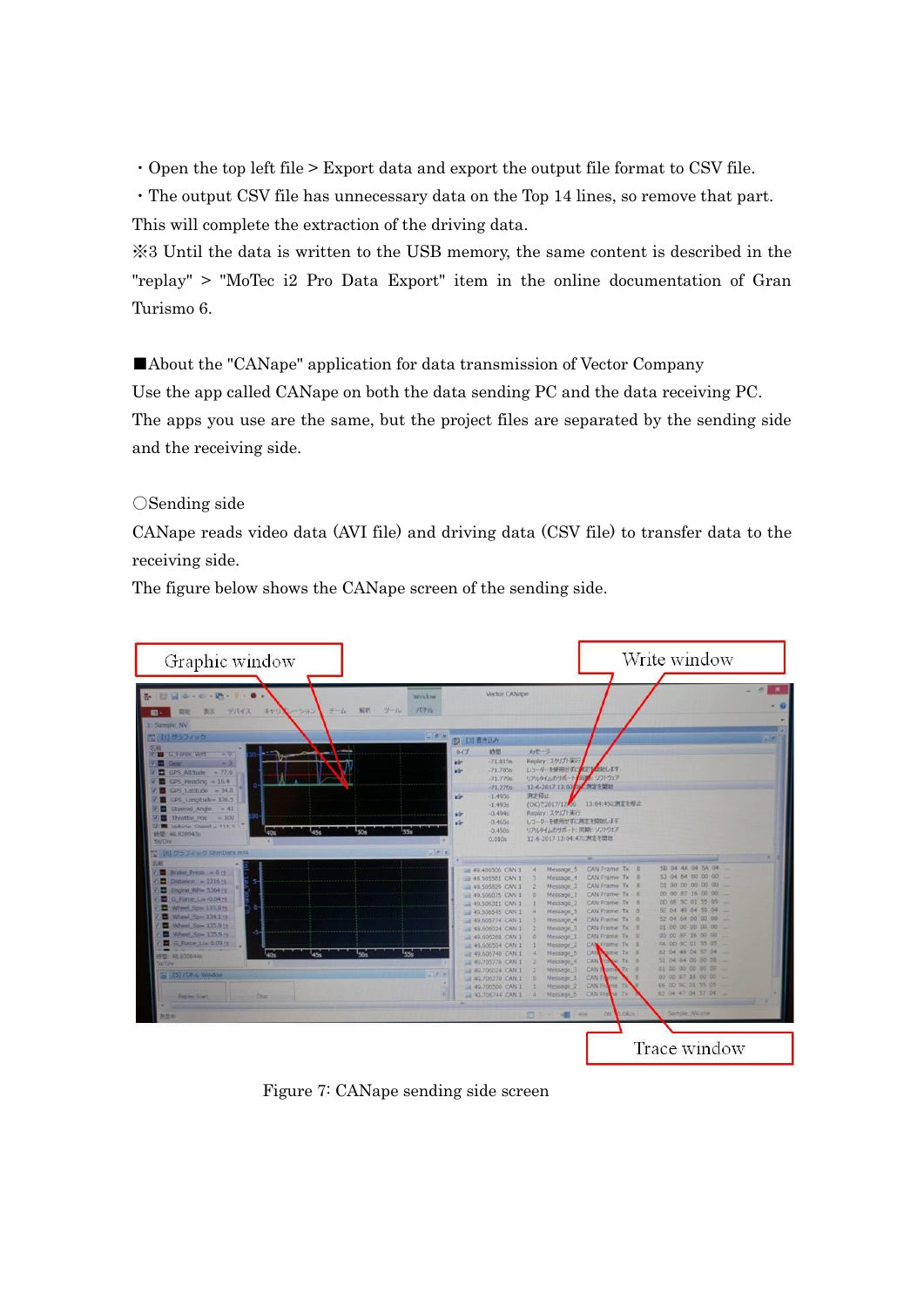![](_page_7_Picture_0.jpeg)

Figure 8: CANape sending side screen

Graphic window: Graphs data such as speed and gear status in CSV data. Write window: Show CANape activity History Trace window: Show the CAN data to send Multimedia window: Show the video data to send

○Receiving side

Select SVM-03 as a video data import device.

The figure below shows the CANape screen of the receiving side.

![](_page_7_Picture_6.jpeg)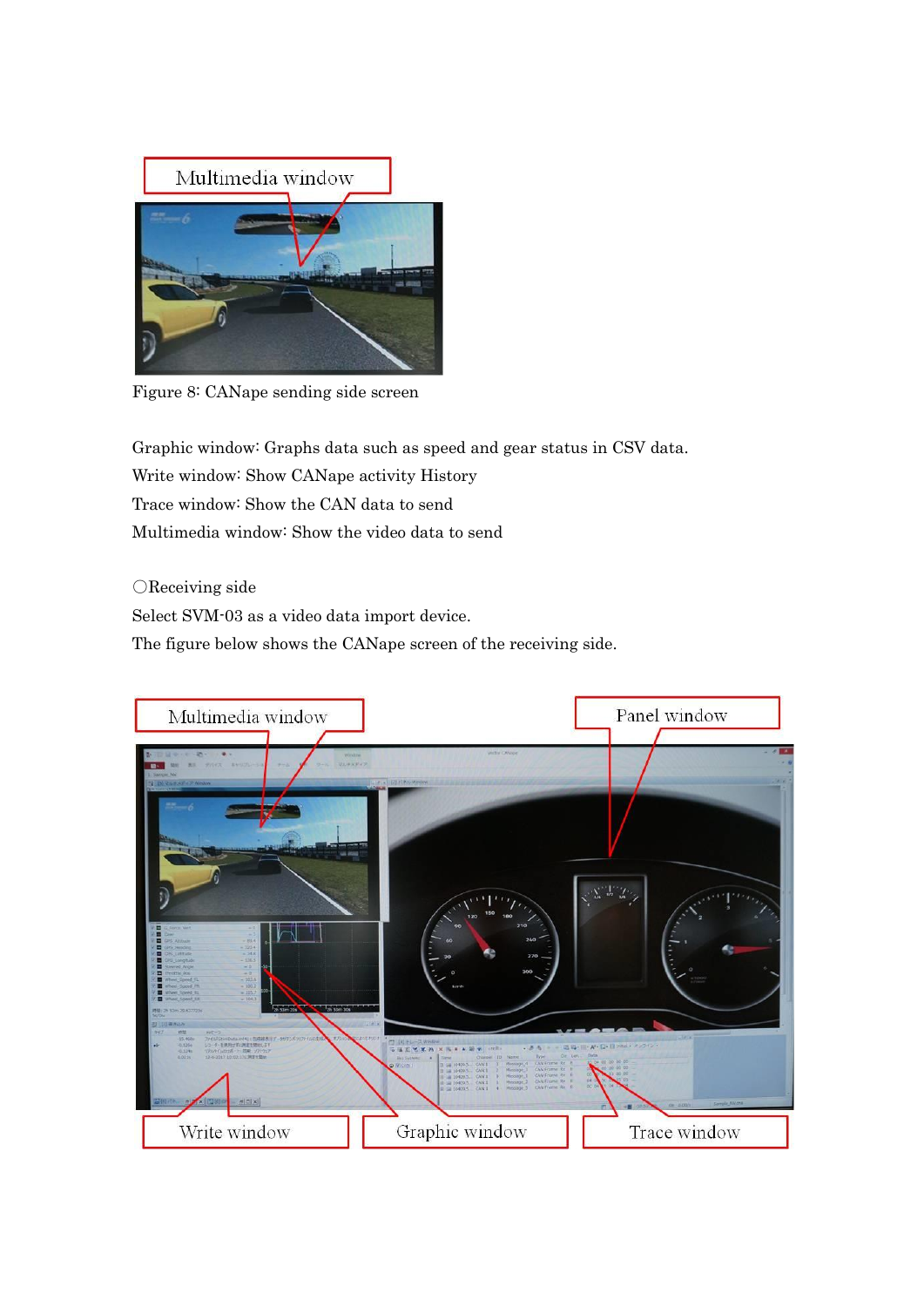# Figure 9: CANape receiving side screen

Multimedia window: Show the video data to receive. Panel window: Visualize the speed and engine rpm from the received drive data. Write window: Show CANape activity History. Graphic window: Graphs data such as the received driving speed and gear status. Trace window: Show the CAN data to receive.

○Synchronization of video data and driving data

It is synchronized by doing the cueing of AVI and CSV at the start of sending.

In this demonstration, we were able to confirm that the speed meter moves according to the video.

The overall structure, such as the board actually used in this demo, is shown below.

![](_page_8_Picture_6.jpeg)

Figure 10: Overall composition

In this demonstration, we were able to take the driving video and driving data that we created on the PS3 to a PC and transfer it from PC to PC.